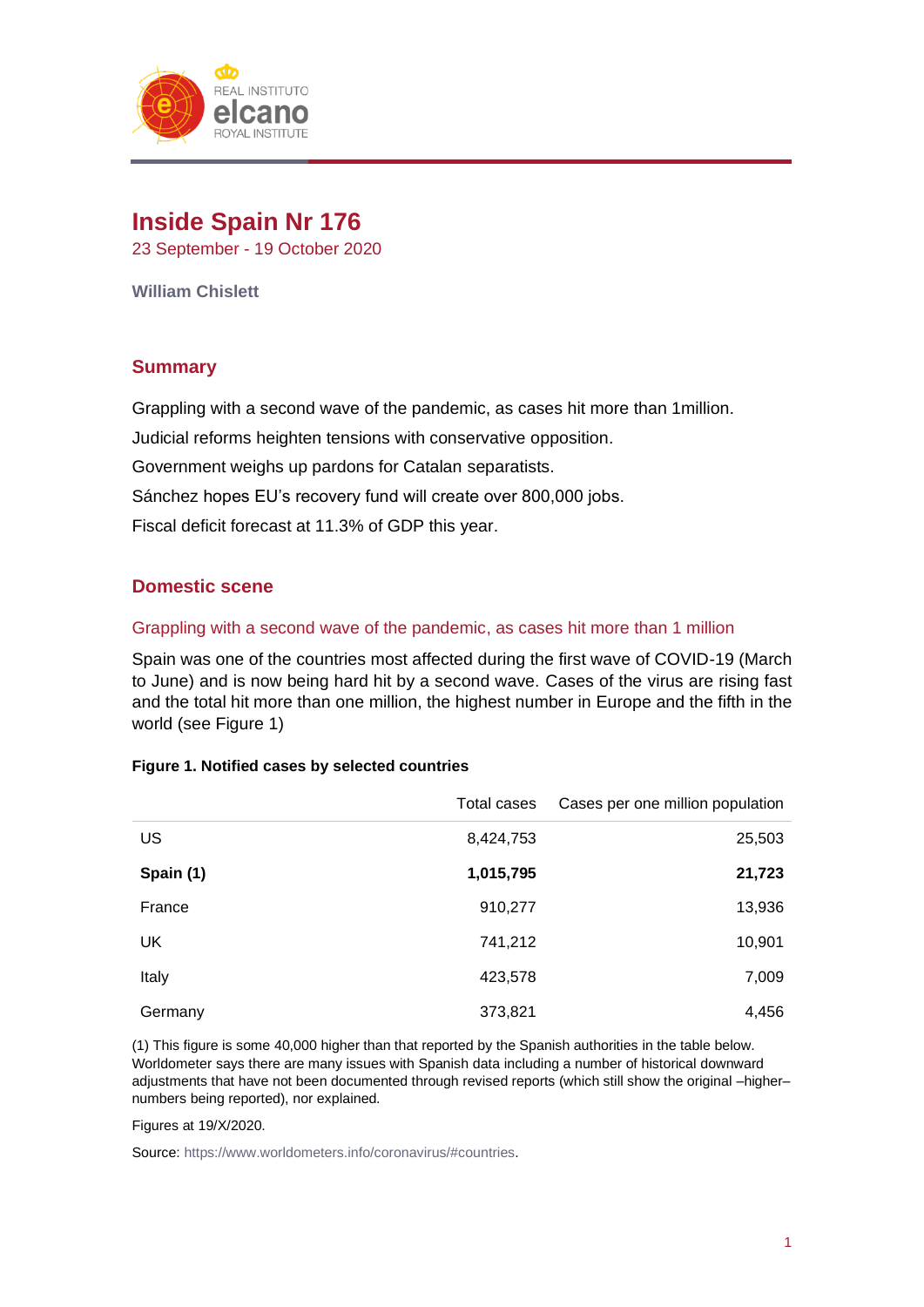The situation is aggravated not just by weaknesses in some parts of the health system but by political polarisation and the decentralised system of government that is hampering containment.

The poisonous political atmosphere is exemplified by the battle between the Madrid regional government, controlled by the mainstream conservative Popular Party (PP), and the minority national government, led by the Socialists in a coalition with the hard-left Unidas Podemos, over imposing a lockdown in Madrid.

The national government declared a 15-day state of emergency on 9 October and a new partial lockdown for Madrid after seeing its measures introduced on 2 October struck down by a court, following a successful appeal against them by the Madrid government. Similar lockdowns are in place in Paris and parts of the UK, among other European countries.

Isabel Díaz Ayuso, the head of the Madrid government, claimed the actions in place were working and the state of emergency, which restored the measures lifted by the court, was not needed. They include a ban on leaving and entering the Madrid region, with 6.6 million citizens, except for non-essential trips.

The aggressive stand-off is part of the PP's strategy of painting the government as authoritarian and ruining the economy.

With 439 cases per 100,000 over 14 days, Madrid is not the worst hit region in the second wave of the virus (see Figure 2). That number is down from 750 at the start of October, but this could be due to a sharp fall in PCR tests.

Tougher restrictions were also imposed in Catalonia as of 14 October including the closure of bars and restaurants. They can provide takeaway services only. In Madrid, bars are limited to 50% capacity and must close at 11pm.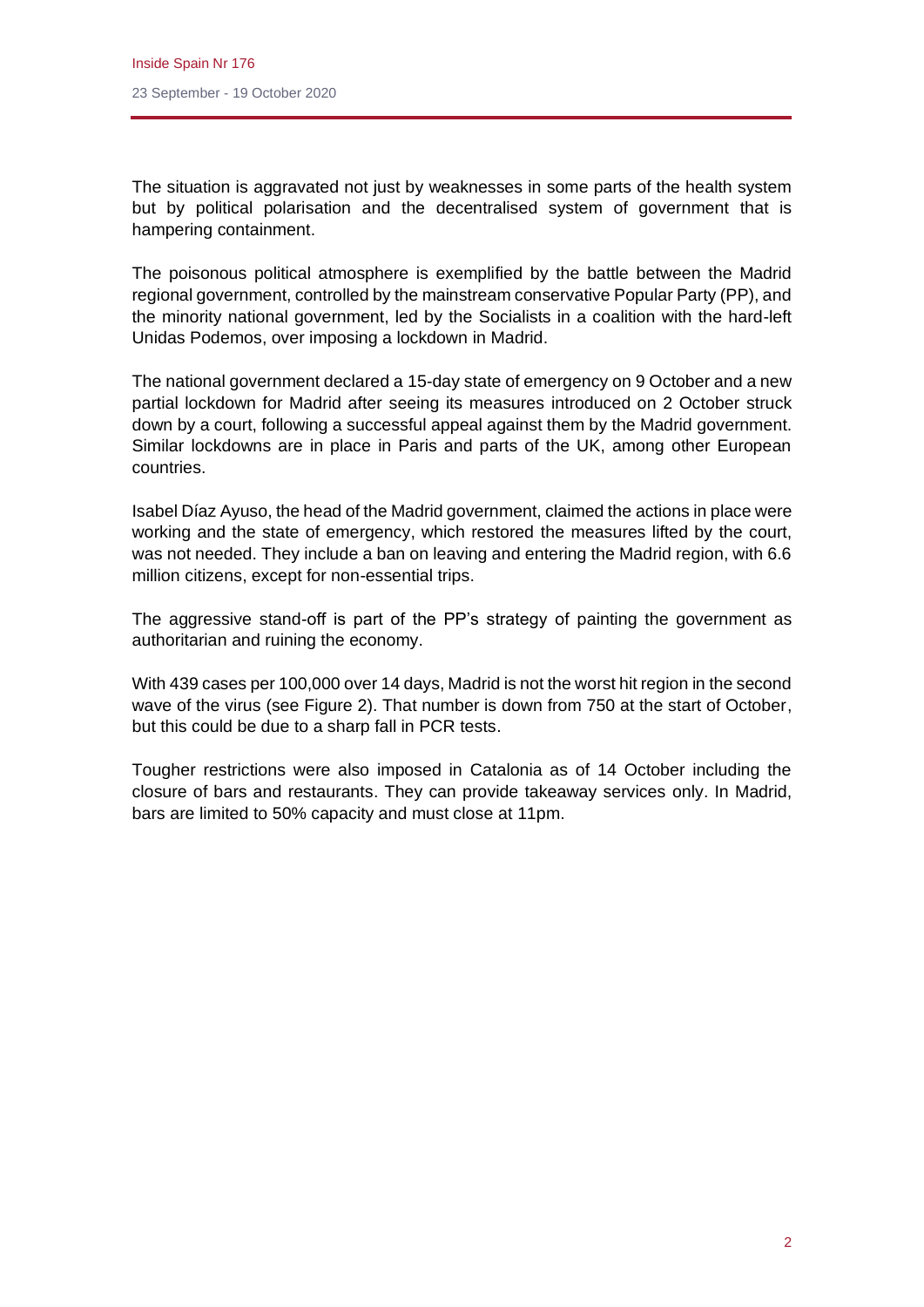|                         | Notified cases (PCR<br>test) | Cases per 100,000<br>people in last 14 days | Deaths |
|-------------------------|------------------------------|---------------------------------------------|--------|
| Andalucía               | 93,960                       | 271                                         | 2,137  |
| Aragón                  | 44,322                       | 509                                         | 1,528  |
| Asturias                | 8,443                        | 247                                         | 371    |
| <b>Balearic Islands</b> | 16,195                       | 130                                         | 327    |
| <b>Basque Country</b>   | 54,200                       | 351                                         | 1,986  |
| Canary Islands          | 15,955                       | 77                                          | 257    |
| Cantabria               | 7,924                        | 151                                         | 247    |
| Castilla y León         | 64,171                       | 486                                         | 3,346  |
| Castilla-La<br>Mancha   | 53,841                       | 341                                         | 3,330  |
| Catalonia               | 176,860                      | 360                                         | 5,913  |
| Extremadura             | 14,686                       | 298                                         | 651    |
| Galicia                 | 26,905                       | 167                                         | 825    |
| Madrid                  | 281,388                      | 439                                         | 10,014 |
| Murcia                  | 27,047                       | 347                                         | 261    |
| Navarre                 | 25,799                       | 945                                         | 652    |
| La Rioja                | 10,591                       | 531                                         | 439    |
| Valencia                | 49,648                       | 116                                         | 1,685  |
| Spain (2)               | 974,449                      | 312                                         | 33,992 |

## **Figure 2. Coronavirus (COVID-19) cases by region (1)**

(1) Figures at 19/X/2020.

(2) Including the North African enclaves of Ceuta and Melilla.

Source: Health Ministry.

The *Lancet,* a highly respected British medical magazine founded in 1823, took Spain to task in an [editorial](https://www.thelancet.com/action/showPdf?pii=S2468-2667%2820%2930239-5) published on 16 October, saying the second wave 'in some parts of Spain was quite predictable' as some regional authorities were too fast at reopening when the national lockdown was lifted and too slow at implementing an efficient track and trace system. The test-trace-isolate tryptic, the cornerstone of the response to the pandemic, remains weak.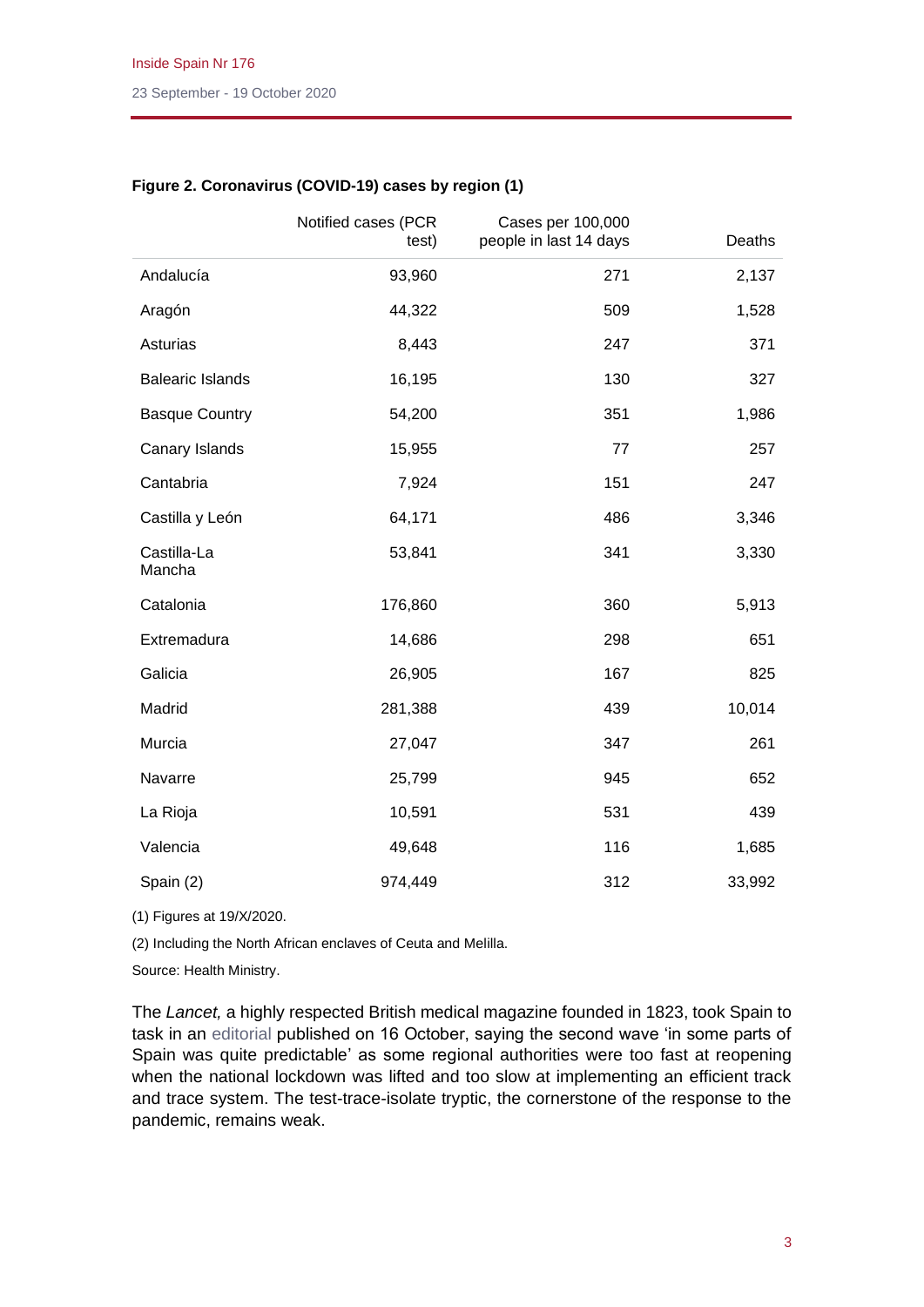With 5.9 nurses per 1000 inhabitants, Spain has one of the lowest ratios in the EU (an average of 9.3), and too often relies on temporary contracts that can run for just a few days.

The central and regional governments have ignored a call by health professionals in the *Lancet* to set up an independent evaluation of their COVID-19 responses.

## Judicial reforms heighten tensions with conservative opposition

The leftist minority coalition government sought to unblock the refusal of the conservative Popular Party (PP), the main opposition, to renewing the body governing the justice system by fast-tracking a law that would enable its members to be elected by an absolute and not a qualified majority of three fifths of MPs, as has been the case since 1985.

As a result of two inconclusive elections since 2019, the appointment of new members of the General Council of the Judiciary (CGPJ) by a qualified majority has not been possible. The bill to change to an absolute majority is a *proposición de ley*, a faster procedure that is introduced by MPs, as opposed to a *proyecto de ley*, which comes from the government.

The latter would require reports from the CGCP and opinions from the Council of State and the Prosecutorial Council. The government can probably muster an absolute majority of MPs in support of the bill.

The Socialist Prime Minister, Pedro Sánchez, said he would drop the planned reform if the PP agreed to negotiate on the basis of an accord reached in July. That would involve the government and the PP each selecting 10 members. But the PP insists on the hardleft Unidas Podemos, the junior partner in the government, not being involved, which is politically unacceptable.

The move to an absolute majority, attacked by the PP as 'dictatorial' and weakening the separation of powers, came soon after the European Commission, in its first report on the rule of law in all EU countries, raised concerns about the long period the CGPJ has been exercising its functions *ad interim* –since December 2018–.

With the deterioration of the rule of law in Hungary and Poland, the Commission is sensitive to such changes. It is not happy with the government's reform as it would heighten the perception that the CGPJ is vulnerable to politicisation. A three-fifths majority requires greater consensus.

Professional associations legally challenged the competence of the acting CGPJ to continue with appointments for top judicial positions. The CGPJ decided in January 2020 to suspend these appointments. Carlos Lesmes, the President of the Supreme Court who also chairs the CGPJ, has repeatedly called for the nomination of new members and warned that prolongation of the impasse could discredit the body.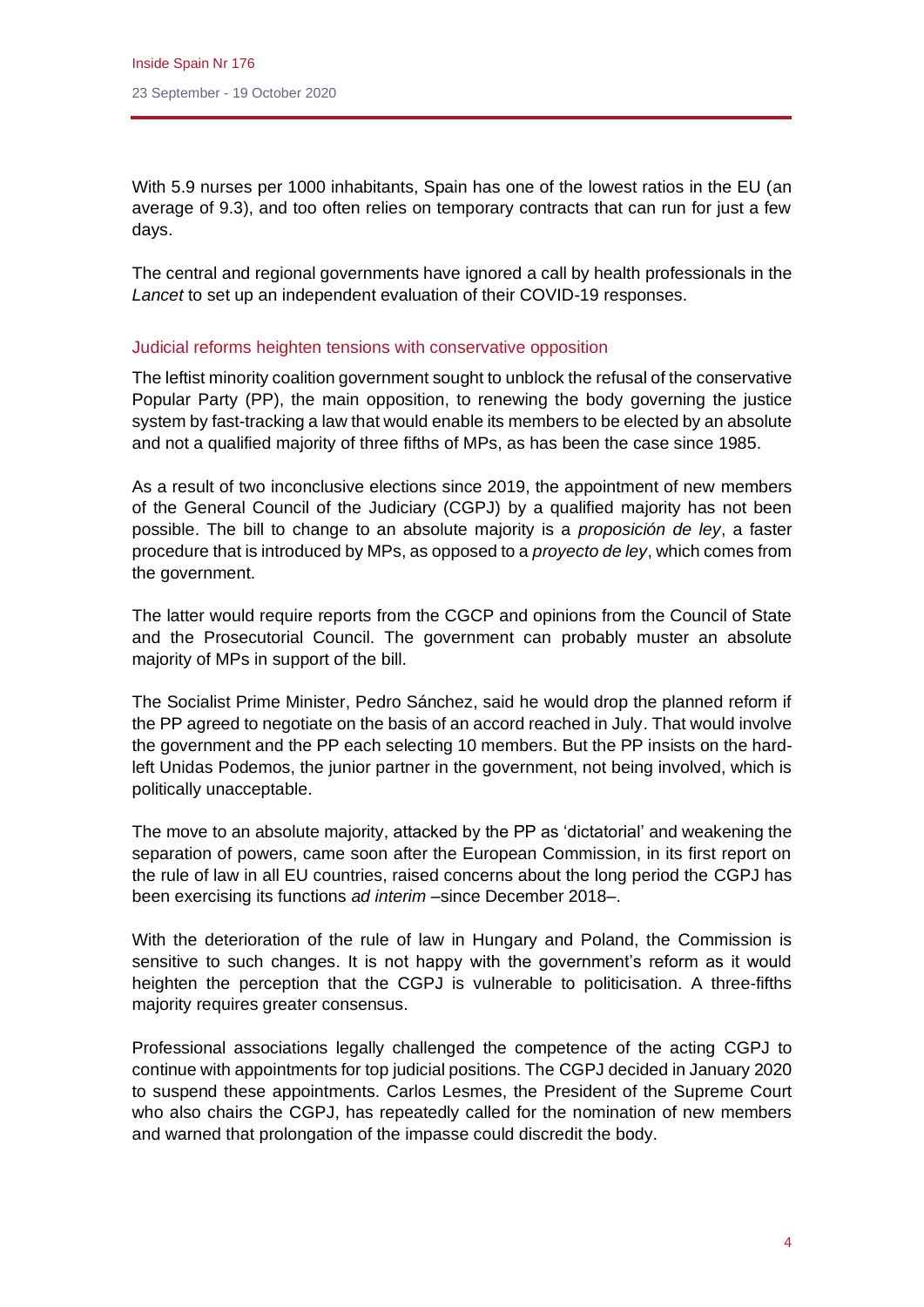The Socialist government of Felipe González changed the system for the CGPJ's members from all 20 members being elected by the legal profession to being elected by the Congress and the Senate equally. Twelve of the members must be judges or magistrates chosen from a list of 36 candidates proposed by associations of judges or by non-associate judges and the other eight are attorneys or jurists.

EU countries have bodies similar to the CGPJ, but Spain is the only one whose parliament elects all its members. It appoints, transfers and promotes judges, and is also responsible for the training and recruitment of judges. As more than half of the CGPJ is appointed by parliament and the CGPJ appoints judges to the Supreme Court, that key Court is effectively decided by political parties. Although judges are granted full independence during their tenure, they can be seen to have acquired 'political debts' at the moment of their appointment, regardless of whether they are elected by a qualified or an absolute majority.

The judges' political colour can also be ascertained to some extent from which association or not they belong to. Of the four associations, only the 'progressive' Judges for Democracy (JJPD) clearly supports the government's reform. The other three are more conservative, particularly the *Asociación Profesional de la Magistratura*. It is far from certain that the Constitutional Court would rule in the government's favour if the PP appealed the reform.

The level of perceived judicial independence in Spain is average, according to the European Commission. In 2020, 44% of the general public and 42% of companies perceived it as 'very good' or 'fairly good'. The 2020 EU Justice Scoreboard ranks Spain 19<sup>th</sup> out of 27 countries in perceived judicial independence.

The European Commission also brought up the issue of the relation between the prosecutor general and the executive. The prosecutor is appointed by the head of state, acting on a proposal of the government, and after consulting with the Council and obtaining an assessment of the candidate's suitability from the corresponding committee in parliament. The government cannot dismiss the prosecutor but the mandate ends at the same time as the government's, laying the system open to criticism that the term of office may affect the perception of independence.

Turning to corruption, the European Commission said Spain does not have a dedicated overall anti-corruption strategy in place. The 2020 Eurobarometer showed that 94% of respondents in Spain perceived corruption as widespread (with an EU average of 71%). Almost nine in 10 companies (88%) said corruption is very or fairly widespread (with an EU average of 63%). Just over half of companies (52%) said corruption is a problem when doing business (with an EU average of 37%).

Spain is ranked  $10<sup>th</sup>$  in the EU and  $30<sup>th</sup>$  globally in Transparency International's 2019 Corruption Perceptions Index which covers 180 countries.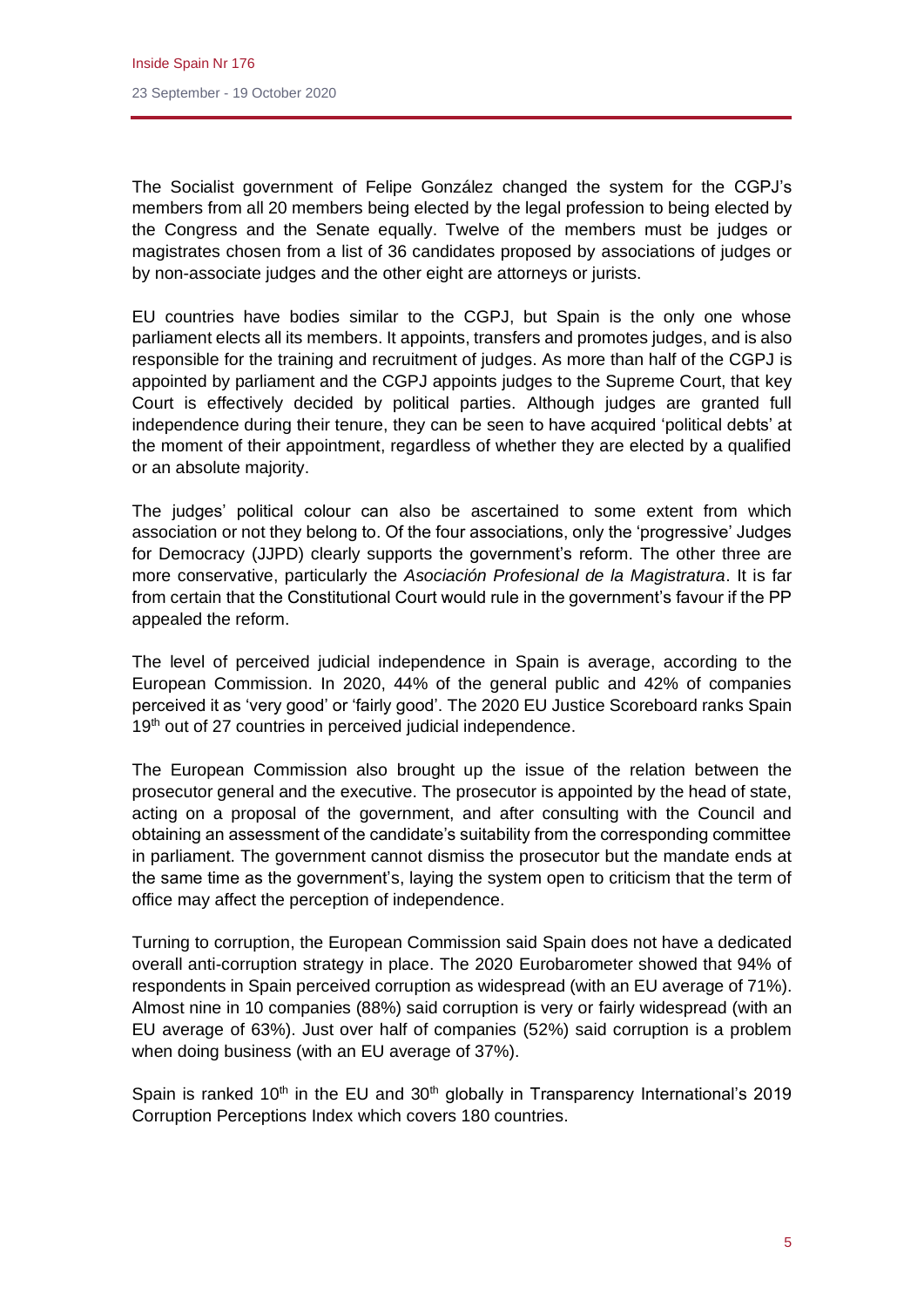## Supreme Court asked to investigate Deputy Prime Minister Pablo Iglesias

A judge called on the Supreme Court to investigate Pablo Iglesias, the co-founder of Podemos and the junior partner in the coalition government, following the theft of a mobile phone and the publication of information on the handset's memory card. The phone belonged to Dina Bousselham, a colleague of Iglesias, when he was a MEP.

The High Court investigating judge, Manuel García-Castellón, believes Iglesias may have committed criminal acts including filing a false complaint, disclosing secrets and computer-related crimes, which carry jail sentences totalling up to nine years. As a minister, Iglesias can only be tried in the Supreme Court as he has immunity in the lower courts.

The card contained information on Podemos's finances and files of a personal nature. It was given to the magazine *Interviú*, which did not use it, and came into the hands of José Manuel Villarejo, a police commissioner who has been in prison awaiting trial since November 2017 for creating an alleged spy network that gathered material against politicians and business leaders. The 'Dina' case is an offshoot of the 'Villarejo' case. The right-wing *OKDiario* published some of the content.

The judge accused Iglesias of keeping the phone card for a long time before returning it (damaged) for reasons of 'political opportunism'. He implied Podemos sought an electoral advantage by establishing a false connection between the theft in November 2015 and the publication in *OKDiario* in order to fuel conspiracy claims.

Iglesias refutes this and pointed out that the criminal division of the High Court had earlier ruled that he was an affected party in the investigation. He has gone from being a victim to a possible suspect.

## Government weighs up pardons for Catalan separatists

The government has started to hear requests for pardoning nine jailed Catalan separatists found guilty in October 2019 of sedition and misuse of public funds for organising in 2017 an illegal referendum on independence for the region and a unilateral declaration of secession.

The longest sentence (13 years) was given to Catalonia's former Vice-president, Oriol Junqueras.

The minority coalition government, led by the Socialist Pedro Sánchez, announced the possibility of pardons during a parliamentary session on the 2021 budget. The government, with 155 of parliament's 350 seats, was formed after the December 2019 election, thanks, in part, to the support of the 13 MPs of the pro-independence Republican Left of Catalonia. Sánchez also needs their support to get the budget approved.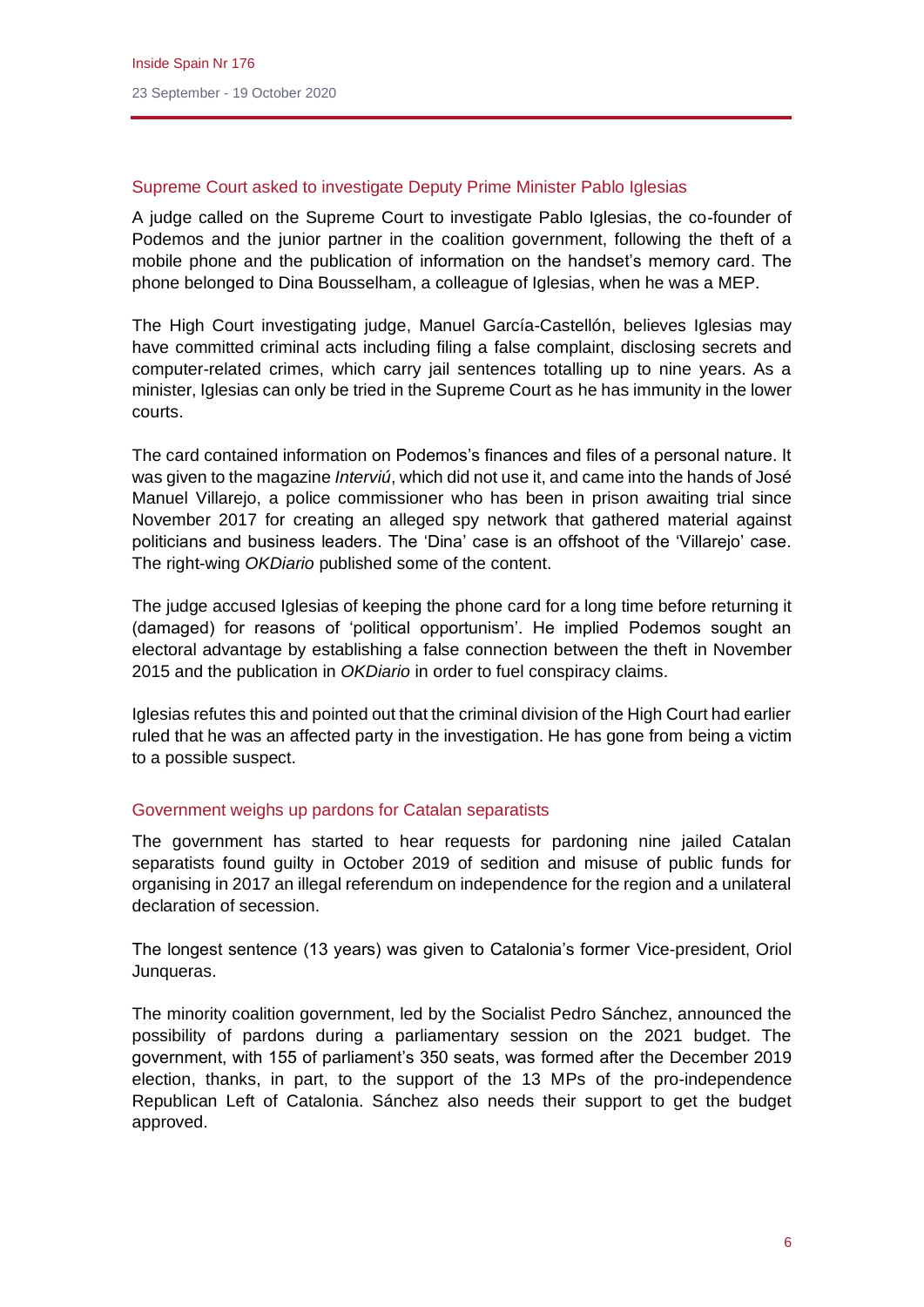The jail sentences are viewed in some legal circles as excessive. A pardon, unlike an amnesty, would not wipe the slate clean for the nine. The mainstream conservative PP and the hard-right VOX are incensed by the idea of pardons.

The announcement was followed by the Supreme Court confirming the December 2019 sentence against the Catalan Premier Quim Torra, which ordered him to step down from the post for 18 months for disobeying the central electoral body after he refused to remove a banner from a public building during the general election campaign in April 2019.

Torra is the second Catalan Premier to be deposed from office, following the sacking in 2017 of Carles Puigdemont by the Popular Party government of Mariano Rajoy for holding the referendum and declaring secession.

The banner read 'Free political prisoners' and referred to the jail sentences. The electoral body construed the banner, displayed at the seat of the Catalan government, as breaking neutrality at a time of elections.

Republican Left of Catalonia and Junts per Catalunya, the two pro-independence parties with 66 of the Catalan parliament's 135 seats, said the sentence was one more episode in the 'state's repression' of Catalonia. These two parties are able to govern thanks to support from small parties.

In another blow for the secessionists, the Council of Europe, founded after World War Two to uphold human rights, democracy and the rule of law, delegitimised their strategy of using Catalan institutions to call referendums on independence, and in a recommendation said the only legal way was through a change in the 1978 Constitution and an *ad hoc* law passed by the national parliament after consulting with bodies like the Constitutional Court. Such a referendum would also involve all Spaniards and not just Catalans, as has happened so far.

Pere Aragonès is Catalonia's interim Premier until elections are held in the region, probably in February. A survey by the Catalan government's research centre showed the main priority for Catalans now is public services, which have deteriorated, and not resolving the political problem with the central government in Madrid as was the case last year (see Figure 3).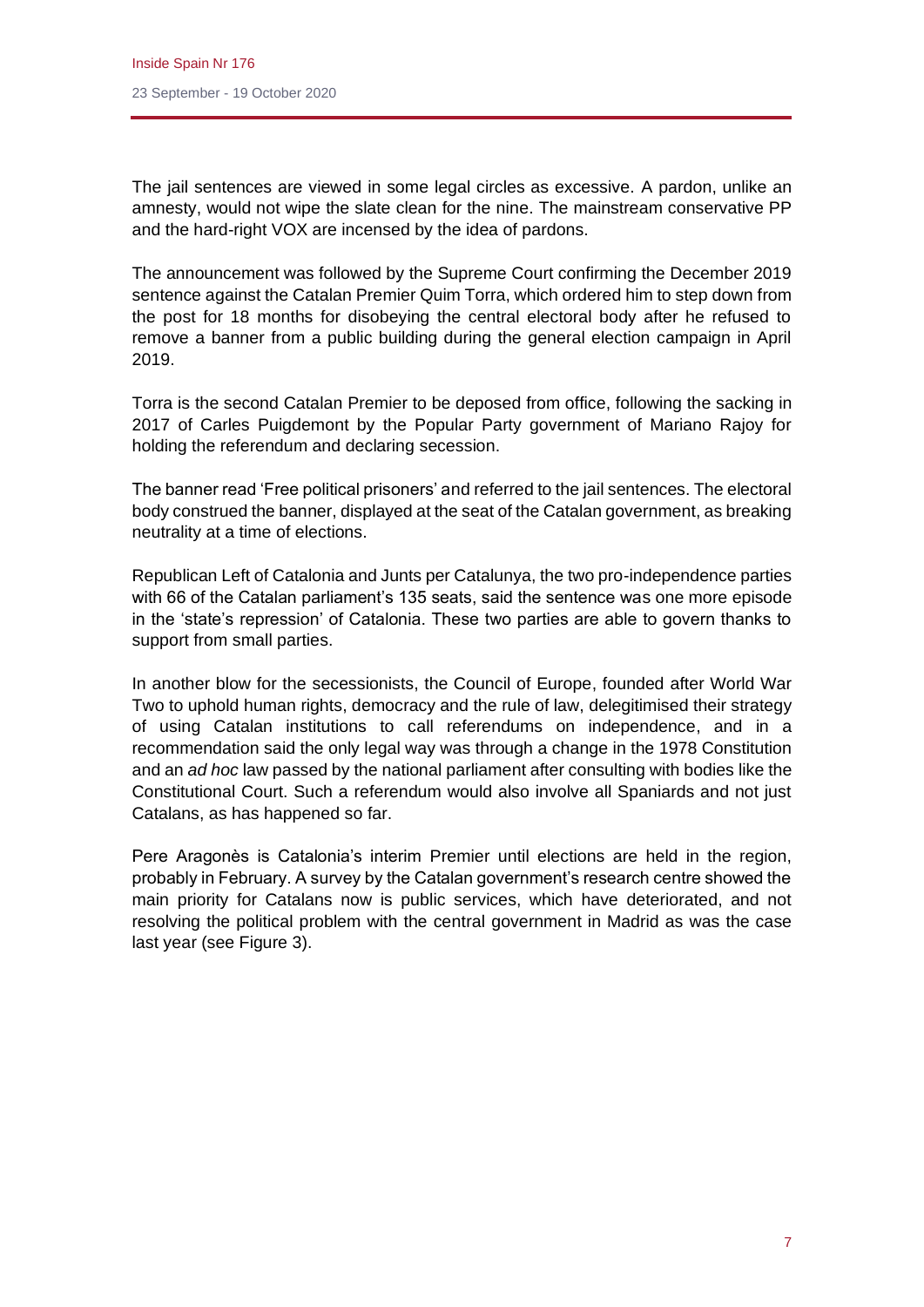|                                                                                    | 2019-20      | Total | Cs.  | JxCat | <b>ERC</b> | <b>PSC</b> | Com  | CUP  | <b>PP</b> |
|------------------------------------------------------------------------------------|--------------|-------|------|-------|------------|------------|------|------|-----------|
| Trying to<br>resolve the<br>political problem<br>between<br>Catalonia and<br>Spain | 56.0<br>39.9 | 39.9  | 34.7 | 55.0  | 44.8       | 30.1       | 23.8 | 45.9 | 22.2      |
| Managing public<br>services for<br>which it is<br>responsible                      | 36.8<br>56.6 | 56.6  | 64.0 | 41.2  | 55.9       | 68.0       | 75.2 | 44.3 | 77.8      |

## **Figure 3. 'In your view, the Catalan government should give priority to…' (%)**

Note: Cs is Ciudadanos; JxCat is Junts per Catalunya; ERC is Republican Left of Catalonia; PSC is the Catalan Socialist Party; Com is CatComú-Podem; CUP is Candidatura d'Unitat Popular; and PP is Popular Party.

Source: Catalan government research centre.

In another development, the Constitutional Court annulled the Catalan government's Public Diplomacy Council (Diplocat), a network of offices abroad that promoted the cause of independence, among other things.

#### Surge in immigrants and asylum seekers

Spain received 408,500 permanent immigrants last year, the largest number since 2008 and the biggest rise over 2018 (+19%) after Portugal among OECD countries (see Figure 4).

#### **Figure 4. Inflows of permanent immigrants, 2018 and 2019**

|          | 2018    | 2019 estimates | % change |
|----------|---------|----------------|----------|
| Portugal | 64,000  | 87,700         | $+37$    |
| Spain    | 344,200 | 408,500        | $+19$    |
| France   | 277,300 | 292,300        | $+5$     |
| UK       | 342,800 | 345,700        | $+1$     |
| Germany  | 630,800 | 612,100        | -3       |

Source: OECD International Migration Outlook 2020.

There was also a sharp increase in the number of new asylum applications, from 52,750 to 115,190, the largest absolute change (see Figure 5).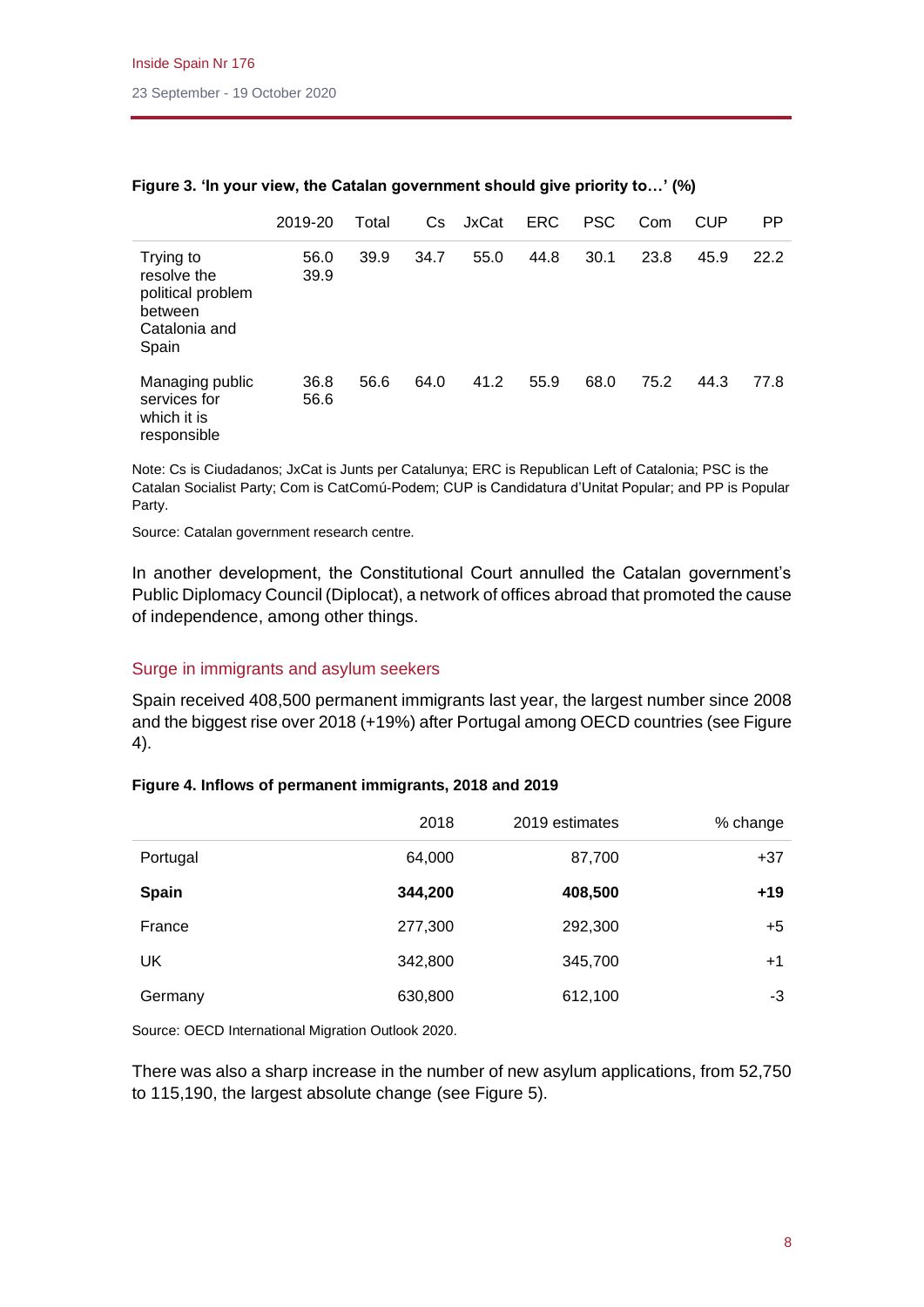|              | 2018    | 2019    | % change | Seekers per 1mn<br>pop (2019) | Main countries                             |
|--------------|---------|---------|----------|-------------------------------|--------------------------------------------|
| <b>Spain</b> | 52,750  | 115,190 | $+118$   | 2,456                         | Venezuela,<br>Colombia,<br><b>Honduras</b> |
| UK           | 37,370  | 44,320  | $+19$    | 663                           | Iran, Albania, Iraq                        |
| France       | 111,420 | 119,920 | +8       | 1,722                         | Afghanistan,<br>Albania, Georgia           |
| Germany      | 161,930 | 142,510 | -12      | 1.710                         | Syria, Iraq, Turkey                        |
| Italy        | 53,440  | 35,010  | $-34$    | 578                           | Pakistan, El<br>Salvador, Peru             |

## **Figure 5. New asylum applications 2018 and 2019 and main countries of origin**

Source: OECD International Migration Outlook 2020.

# **The economy**

## Sánchez hopes EU's recovery fund will create over 800,000 jobs

Prime Minister Pedro Sánchez expects more than 800,000 jobs will be created over the next three years, thanks to the €72.7 billion in grants Spain expects to receive from the EU's pandemic recovery fund.

Overall, Spain could obtain €140 billion in grants and loans, more than the cost (€112 billion in today's money) of the US's 1948 Marshall Plan to help re-build non-communist war-torn Europe, and from which Spain was excluded because the Franco dictatorship took Hitler's side.

Green investment would take 37% of the  $E$ 72.7 billion and digital transformation 33%, helping to create what Sánchez called a 'new modernisation of the Spanish economy.' The targeted sectors for investment include energy transition, business digitalisation, education and updating the tax system.

The €750 billion recovery fund for the whole of the EU comes with strict conditions and oversight. Spain cannot use the money however it wants, particularly on yet more physical infrastructure. The European Commission wants countries to include in their investment plans and reforms the following areas:

- Power up Frontload future-proof clean technologies and accelerate the development and use of renewables.
- Renovate Improve the energy efficiency of public and private buildings.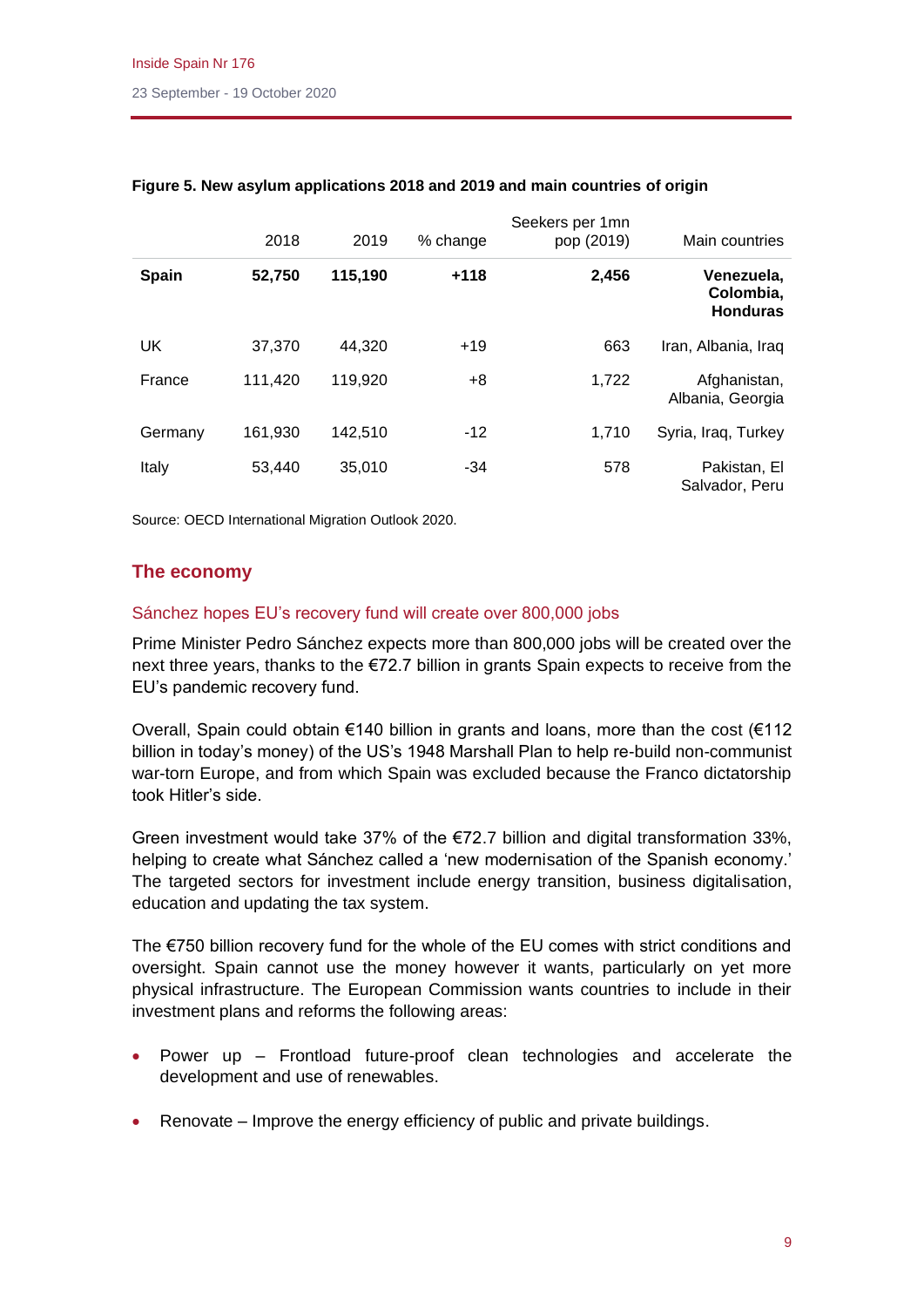- Recharge and refuel Promote future-proof clean technologies to accelerate the use of sustainable, accessible and smart transport, charging and refuelling stations and extension of public transport.
- Connect Roll out rapid broadband services to all regions and households, including fibre and 5G networks.
- Modernise The digitalisation of public administration and services, including judicial and healthcare systems.
- Scale-up Increase European industrial data cloud capacities and develop the most powerful, cutting edge, and sustainable processors.
- Reskill and upskill Adapt education systems to support digital skills and educational and vocational training for all ages.

There are serious doubts on whether Spain has the capacity to plan, absorb and execute the tsunami of funds, and fears that their administration will be politicised. Control of the funds will be centralised in the Prime Minister's office. The PP, the main opposition party, wants a non-partisan agency to administer the funds.

'We would be making an enormous mistake if we thought that just receiving the funds will enable our country to get the most out of them', the Bank of Spain's Governor Pablo Hernández de Cos, told parliament. 'If we make bad use of the funds, and basically use them for current spending… the multiplier effect will be very reduced'.

The AIReF independent fiscal watchdog warned there was a 'high risk of delays in the absorption of these funds and the execution of projects'.

As of 30 June 2020, Spain had spent less than 40% of the money it was due from the European Structural Investment Funds (ESIF) for the 2014-20 period, one of the lowest amounts (see Figure 6). Under the N+3 rule if funds have been committed the period for executing them can be extended until 2023.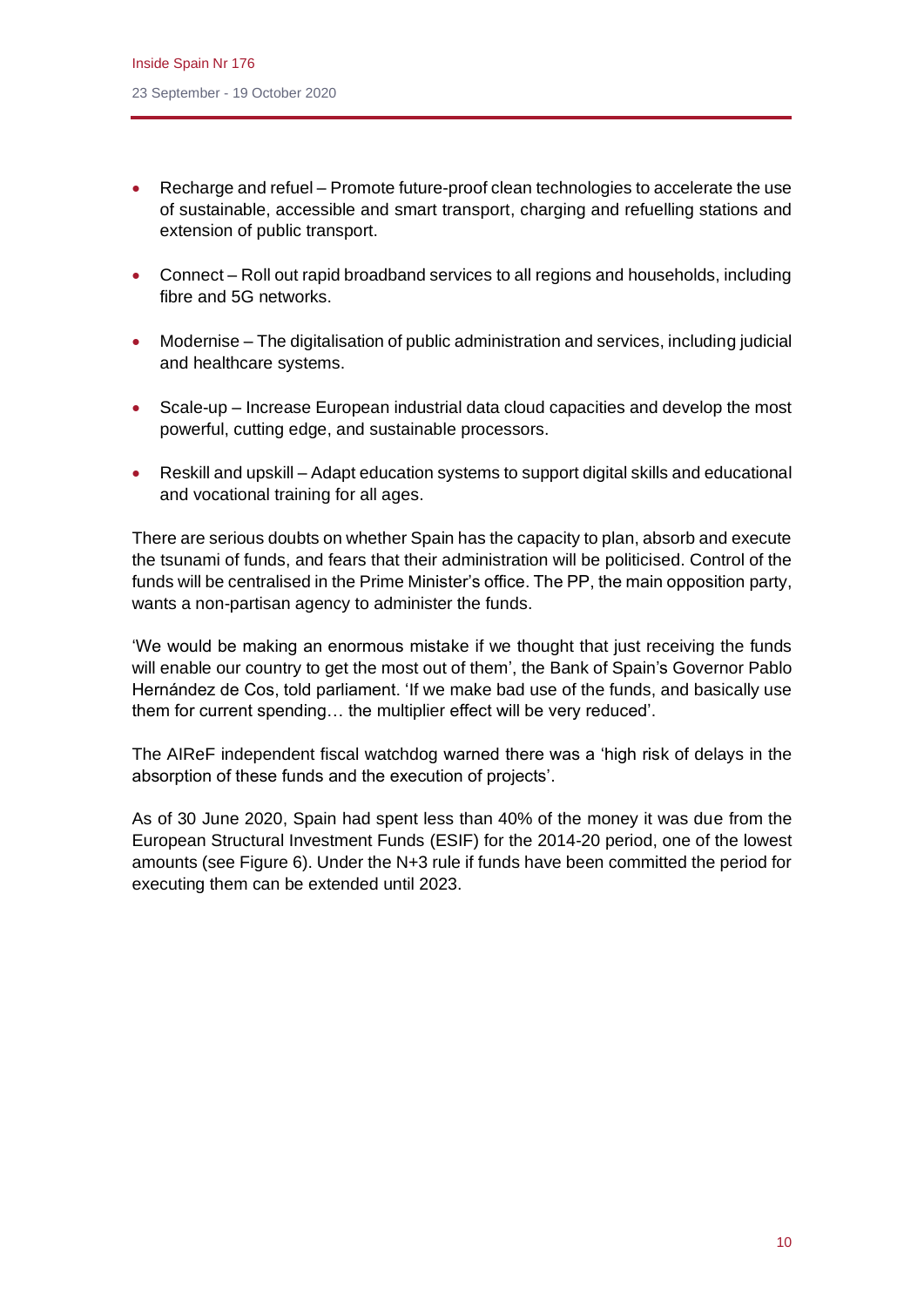

## **Figure 6. ESIF 2014-20: financial implementation (total cost) by country**

Source: EU.

Fiscal deficit forecast at 11.3% of GDP this year

The government finally presented its 2021 budget, which incorporates a fiscal deficit of 7.7% of GDP, down from a projected 11.3% this year and 2.8% in 2019 (see Figure 7).

So far, the Prime Minister has had to rely on rolling over the 2018 budget of the previous PP government. Parliament's rejection of the minority coalition government's 2021 budget could trigger an election, the fifth in as many years.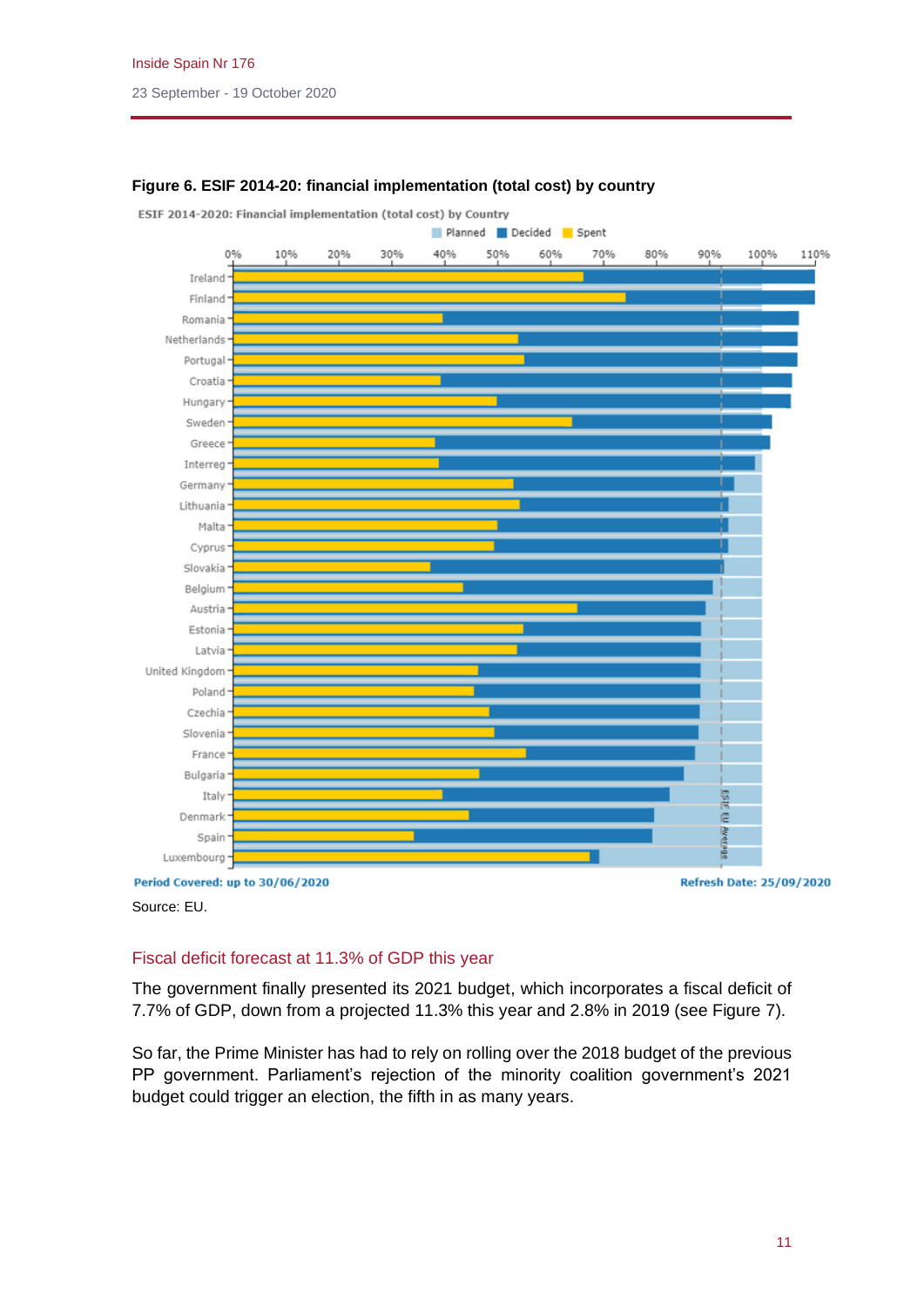|                              | 2019 | 2020    | 2021 |
|------------------------------|------|---------|------|
| GDP growth                   | 2.0  | $-11.2$ | 7.2  |
| Unemployment                 | 14.1 | 17.1    | 16.9 |
| Fiscal deficit (% of<br>GDP) | 2.8  | 11.3    | 7.7  |

## **Figure 7. Government's macroeconomic forecasts (%)**

Source: Finance Ministry.

The IMF believes the deficit this year will be much higher at 14.1% and the economy will shrink by 12.8%, more than any other developed country (see Figure 8).

| Figure 8. IMF's GDP forecasts for 2020 and 2021 (annual change in %) |  |  |  |  |  |  |  |  |  |
|----------------------------------------------------------------------|--|--|--|--|--|--|--|--|--|
|----------------------------------------------------------------------|--|--|--|--|--|--|--|--|--|

|           | 2020    | 2021   |
|-----------|---------|--------|
| France    | $-9.8$  | $+6.0$ |
| Germany   | $-6.0$  | $+4.2$ |
| Italy     | $-10.6$ | $+5.2$ |
| Spain     | $-12.8$ | $+7.2$ |
| Euro zone | $-8.3$  | $+5.2$ |
| <b>UK</b> | $-9.8$  | $+5.9$ |
| US        | $-4.3$  | $+3.1$ |

Source: IMF.

The economy, with high unemployment (14%) and public debt (95% of GDP) before the pandemic, will be slow to recover because of:

- The severity of the pandemic and the restrictive measures taken to contain it, which have been far from successful so far.
- The weight of the tourism and hospitality sectors (26% of GDP-five points more than the EU average–), which have been decimated. The number of tourists in August, the high point of the year, was 76% lower year-on-year at 2.4 million.
- The small average size of companies (37% of GDP), which are particularly vulnerable.
- The high proportion of temporary contracts (27% of total jobs).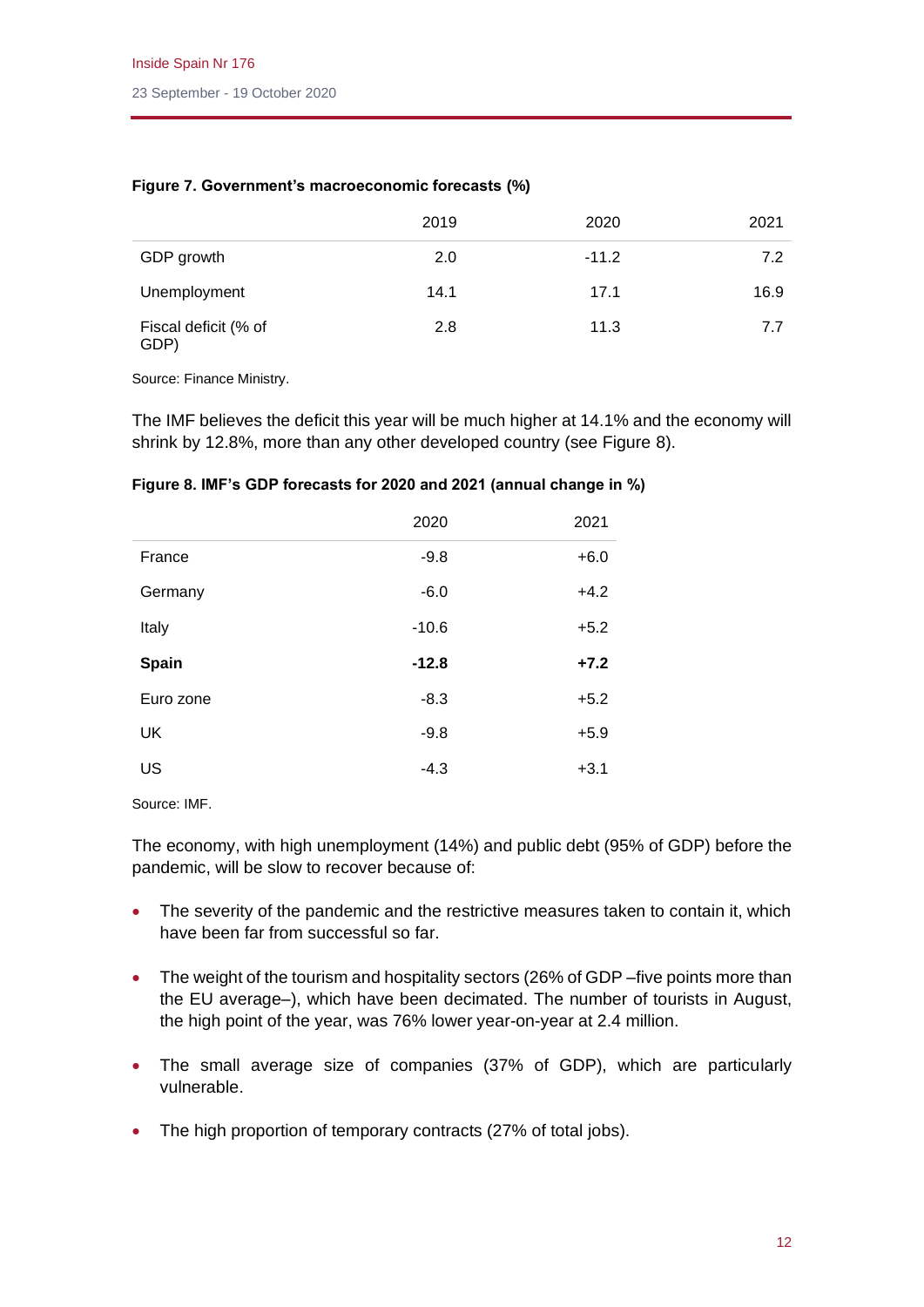• Reduced opportunities for teleworking (68% of workers unable to do this during the lockdown).

The registered unemployment rate at the end of September was more than 16% (3.7 million people, 530,438 higher than February at the start of the pandemic, and double the OECD average). But for furloughed workers, the jobless rate would be much higher. The government and trade unions agreed to extend the job retention scheme (ERTEs) until the end of January. Youth unemployment is at a whopping 44% (see Figure 9).

|           | $\frac{0}{0}$ |
|-----------|---------------|
| Spain     | 43.9          |
| Greece    | 39.3          |
| Italy     | 32.1          |
| Sweden    | 28.4          |
| Portugal  | 26.3          |
| France    | 19.8          |
| Euro zone | 18.1          |
| <b>UK</b> | 12.9          |
|           |               |

| Figure 9. Youth unemployment (% of workforce under 25) |  |  |  |  |  |  |  |
|--------------------------------------------------------|--|--|--|--|--|--|--|
|--------------------------------------------------------|--|--|--|--|--|--|--|

Source: OECD.

The Ibex-35, the benchmark index of the Madrid stock market, is showing no signs of recovery, while other markets are doing so gradually (see Figure 10).

## **Figure 10. World stock markets, % change, 1 January-19 October**

|                 | $\%$     |
|-----------------|----------|
| $l$ bex-35      | $-28.16$ |
| Euro Stoxx 50   | $-13.61$ |
| <b>FTSE 100</b> | $-21.98$ |
| <b>DAX</b>      | $-2.98$  |
| Dow Jones       | $-1.20$  |
| Nikkei          | $+0.06$  |
|                 |          |

Source: Stockmarkets.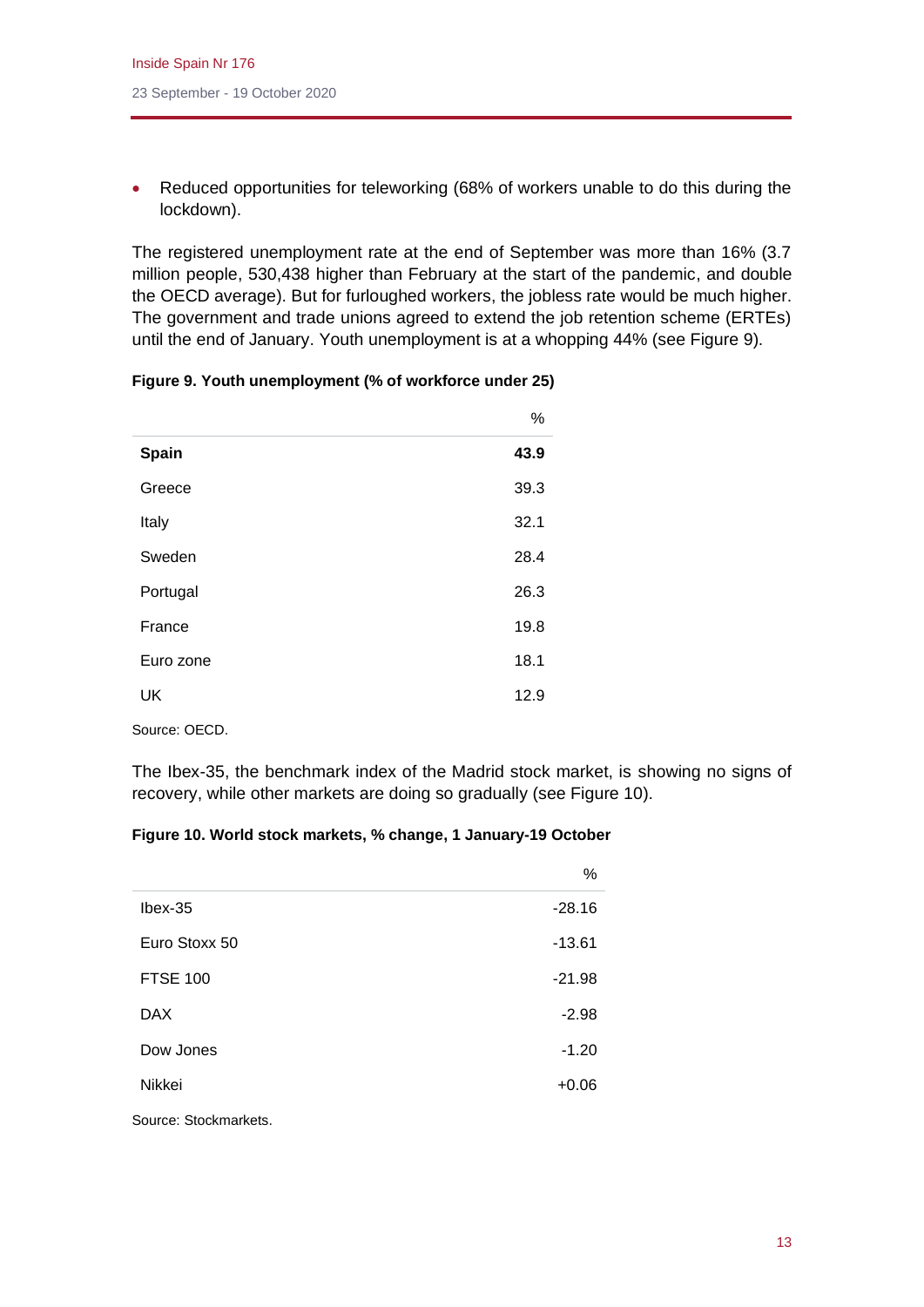## Anti-tax fraud bill bans tax amnesties

The government's bill to combat tax fraud, a serious problem, will limit the amount of cash that can be used in transactions and prohibit tax amnesties. The Finance Ministry believes the measures will bring in a much-needed extra €828 million a year.

Cash payments between companies and professionals are reduced to  $€1,000$  from €2,500. Transactions by persons whose tax domicile is not in Spain are reduced from €15,000 to €10,000. The name and shame policy is tightened: anyone owing the Tax Agency more than €600,000 will appear in an annual public list, down from a previous €1 million.

Spain has had several tax amnesties in the last 40 years and their effectiveness has been questioned. They have also angered the great majority of people who pay their taxes.

The fight against tax fraud last year netted €15.7 billion, 4.1% more than in 2018.

Spain's tax burden at 35.4% of GDP is much lower than the EU average, although marginal personal tax rates are similar to the bloc's average (see Figure 11). The problem lies with the effective rates for individuals and companies because of tax benefits, exemptions, deductions, rebates and loopholes, as well as fraud and evasion.

|              | 2002 | 2007 | 2018 |
|--------------|------|------|------|
| France       | 44.1 | 44.5 | 48.4 |
| Italy        | 39.7 | 41.5 | 42.0 |
| Germany      | 39.6 | 39.3 | 41.5 |
| EU           | 38.6 | 39.2 | 40.3 |
| Portugal     | 33.9 | 35.0 | 37.2 |
| <b>Spain</b> | 34.1 | 37.3 | 35.4 |
| <b>UK</b>    | 33.2 | 35.0 | 35.1 |
| Ireland      | 29.1 | 32.1 | 23.0 |

#### **Figure 11. Tax-to-GDP ratio, 2002, 2007 and 2018 (1)**

(1) The sum of taxes and net social security contributions as a percentage of GDP.

Source: Eurostat.